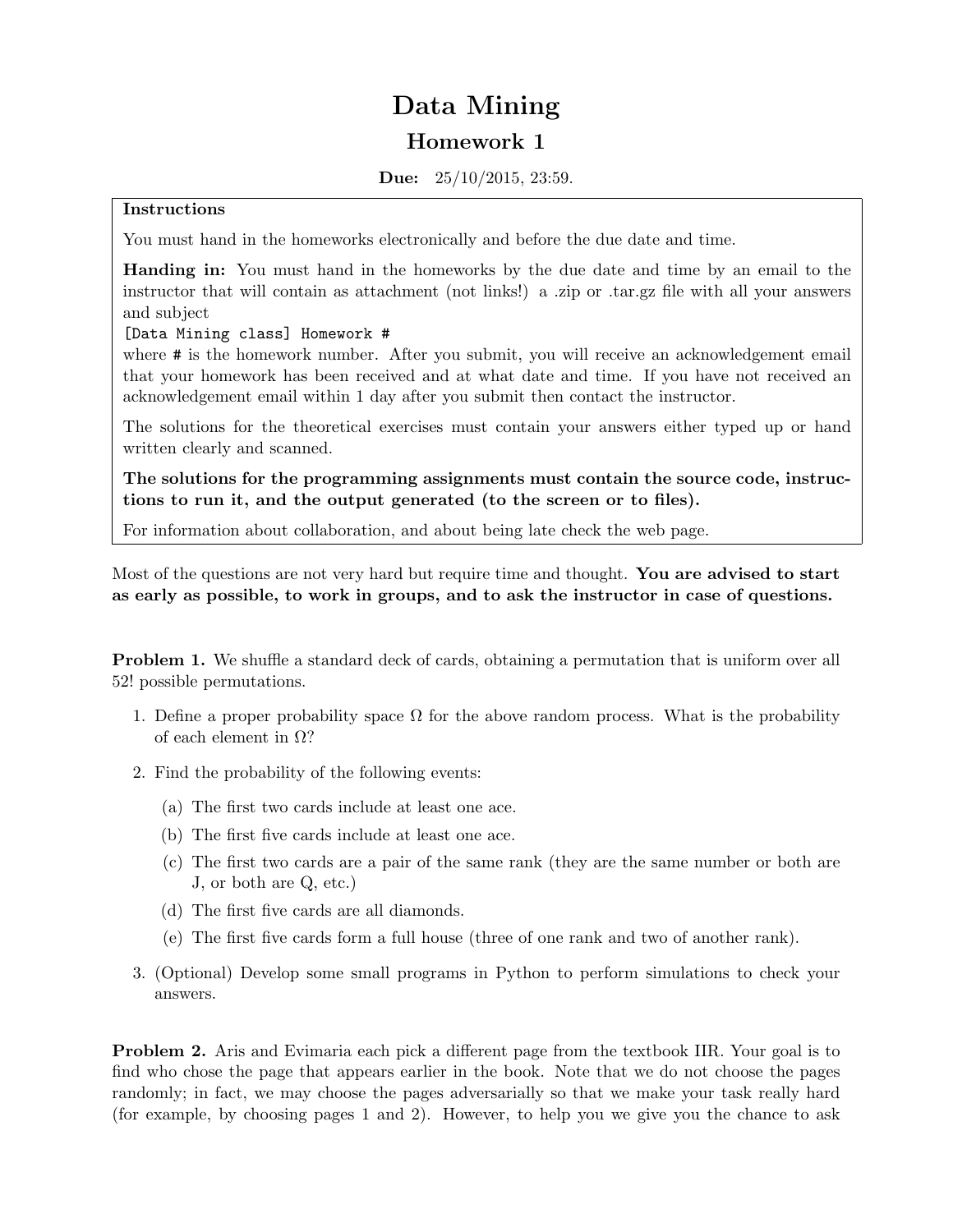one of us randomly (each with probability  $1/2$ ) what is the page number he/she has chosen. Note that it is easy to find a strategy with probability of winning exactly 1/2; for example, pick Aris or Evimaria with probability 1/2. Surprisingly, there are ways to achieve a probability of winning strictly greater then 1/2. Devise a strategy that does that.

**Hint:** Assume that you know that a given number x is between the two page numbers. Then you know that if the random person you picked reveals a number  $y > x$  then you need to respond that the other person has the picked the smallest page number. Of course you do not really know x but this hint should help you.

**Problem 3.** The Erdős-Rényi  $G_{n,p}$  random-graph model, is a mathematical model for creating random graphs. Fix a positive integer n and a value  $p \in [0,1]$ . Then a graph created according to the  $G_{n,p}$  model, has n nodes, and each pair of distinct nodes is connected with an edge with probability p; all pairs being independent from each other. model.

- 1. Define an appropriate probability space  $\Omega$  to describe the  $G_{n,p}$  model. What is its size?
- 2. What is the probability of each element of  $\Omega$ ?
- 3. What is the probability that a graph created according to  $G_{n,p}$  contains exactly two cycles of size  $n/2$  and no other edges (assume that n is even for this)?
- 4. What is the probability that a graph created according to  $G_{n,p}$  contains exactly two cycles of any size and no other edges? (A single node is also a cycle.)
- 5. In a graph created by the  $G_{n,p}$  model, what is the expected degree of a node?
- 6. In a graph created by the  $G_{n,p}$  model, what is the expected number of edges?
- 7. We define a *house subgraph* to be a subgraph of 5 nodes,  $v_1, \ldots, v_5$  in which the edges  $\{v_1,v_2\}, \{v_1,v_3\}, \{v_2,v_3\}, \{v_2,v_4\}, \{v_3,v_5\}, \{v_4,v_5\}$  exist, and no other edge between them exists (see Figure [1\)](#page-1-0). What is the expected number of house subgraphs in a random graph according to  $G_{n,p}$ ?



Figure 1: The house subgraph.

<span id="page-1-0"></span>Problem 4. In this exercise we will get some practice in using python and some libraries, for downloading web pages, parsing them, and performing some first analysis. We will obtain data about apartments available for rent in Rome.

For downloading the web pages you may use the package Requests or the package urllib2. To parse the page you can either use regular expressions through the package re (it is anyway a good idea become familiar with regular expressions), or, probably better, use an HTML/XML parser.